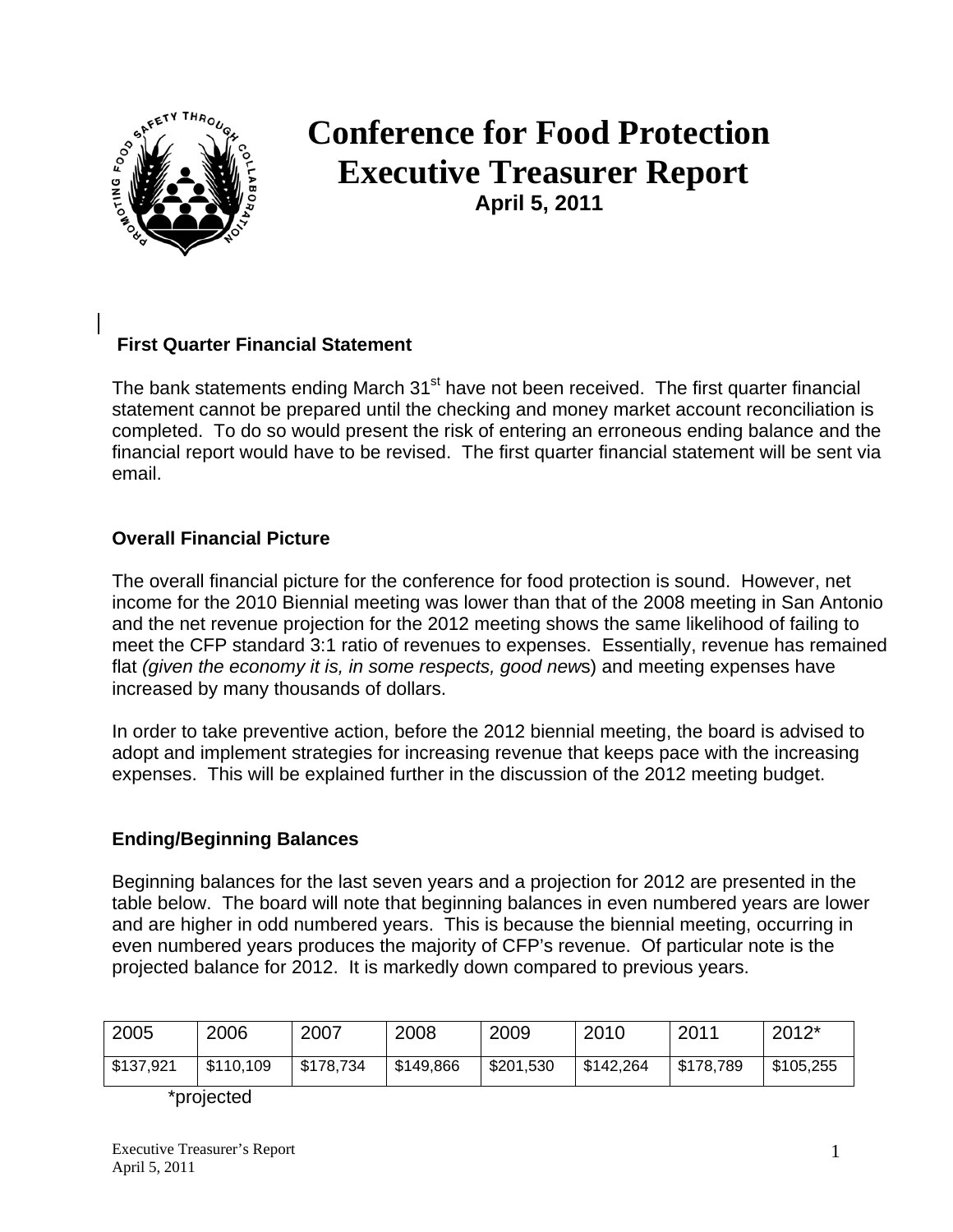#### **Biennial Meeting**

The 2012 meeting budget is presented for discussion. The revenue is based upon an assumption of 316 paid registrations at \$450. This is a modest increase of fifty five dollars over the \$395 charged in Providence. And as such, provides only a 2.28:1 ratio of revenues to expenses. To provide the 3:1 ratio on registration fees alone they would have to be increased to \$700.

A table is included with the meeting budget that shows fees for selected other related national meetings. I recommend that the board appoint an ad hoc committee to consider an approach that increases registration fees, workshop fees and membership fees and reduces expenses by charging cost or close to cost for one of the receptions. This ad hoc committee would work with the Director, Treasurer and Exec Assistant to bring a recommendation to the board approval at the August board meeting.

|                           | 2012       | 2010      | 2008      | 2006      |
|---------------------------|------------|-----------|-----------|-----------|
| Revenue                   | \$256,350* | \$229,649 | \$227,378 | \$205,520 |
| Expense                   | \$111,960  | \$114,121 | \$77,472  | \$63,740  |
| <b>Net</b>                | \$144,390  | \$115,520 | \$149,906 | \$141,780 |
|                           |            |           |           |           |
| Ratio revenue/expens 2.28 |            | 2.01      | 2.93      | 3.22      |

The following table was also presented at the August 2010 board meeting.

| Registrations     | $$142.200*$ | \$120.274 | \$124.560 | \$134,945 |
|-------------------|-------------|-----------|-----------|-----------|
| Workshop          | \$23,000    | \$22,675  | \$23,250  | \$22,275  |
| <b>Sponsors</b>   | \$81,000    | \$81,000  | \$72.368  | \$48,000  |
| Local Partnership | 10.000      | 5.700     | 7,200     |           |
|                   |             |           |           |           |

\*assumes registration increase of \$55 at current rate would be \$124,820. Total - \$238, 820 and Net \$126,860

### **2011 Budget**

The 2011 budget is presented for the board's review and approval. It is similar to the 2009 budget. Notable differences include: Executive compensation has increased \$8,869, Executive board expenses are increased \$8,000 and it also includes the addition of \$3,030 for executive board meeting catering. A conference pre-payment is also not required for the 2012 meeting and the website development and maintenance amount is lower.